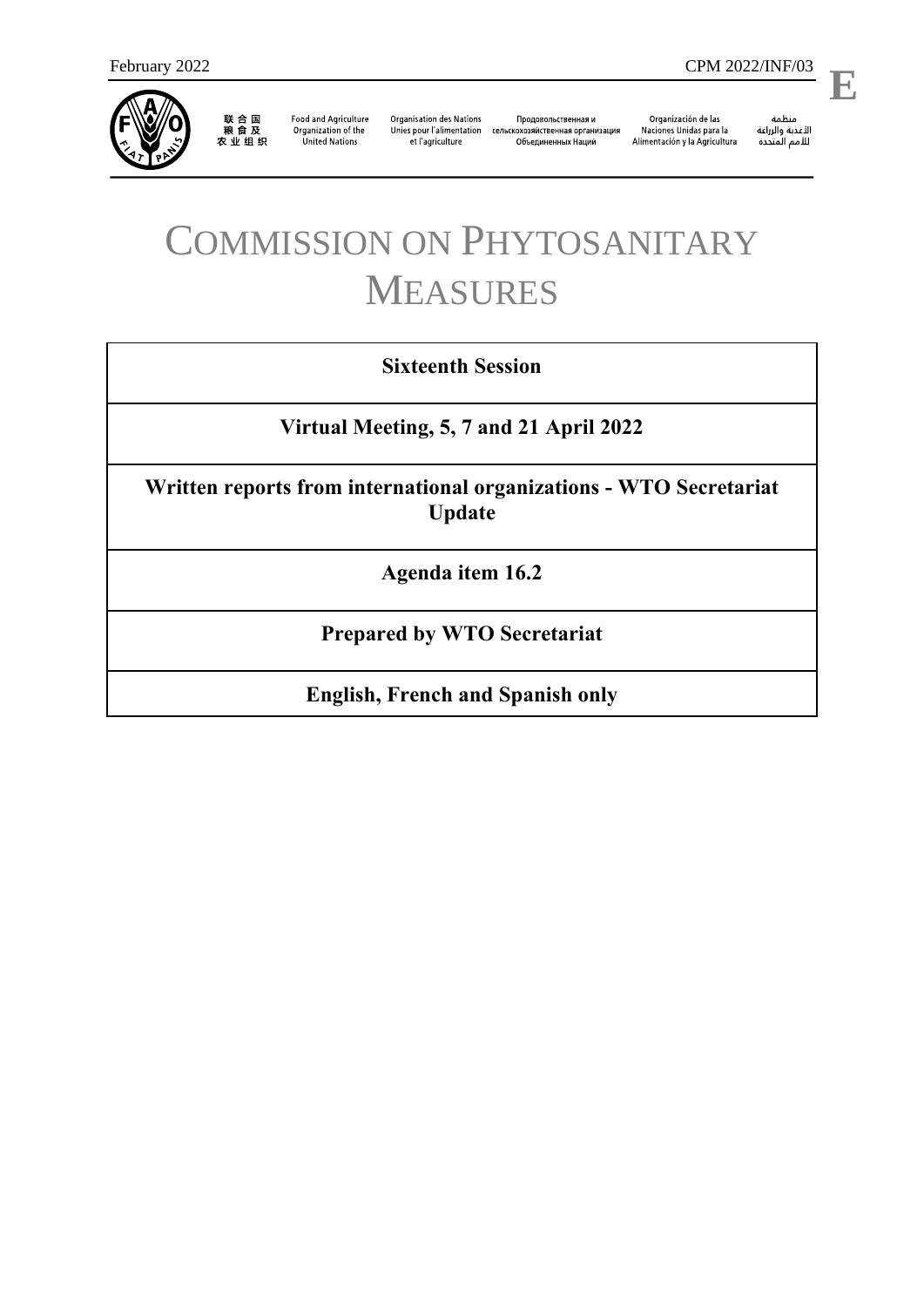#### **ACTIVITIES OF THE SPS COMMITTEE AND OTHER RELEVANT WTO ACTIVITIES IN 2021**

#### REPORT BY THE WTO SECRETARIAT<sup>1</sup>

This report to the 16<sup>th</sup> Session of the Commission on Phytosanitary Measures (CPM) provides a summary of the activities of the WTO Committee on Sanitary and Phytosanitary Measures (the "SPS Committee") during 2021. It outlines SPS Committee discussions of relevance to the CPM related to the International Plant Protection Convention (IPPC) following the main agenda items of SPS Committee meetings, i.e. specific trade concerns (STCs); transparency; equivalence; regionalization; monitoring the use of international standards; technical assistance; and review of the operation and implementation of the SPS Agreement. The report also includes relevant information on dispute settlement in the WTO and on the Organization's most recent multilateral Agreement on Trade Facilitation (2017).

#### **1 WORK OF THE SPS COMMITTEE**

1.1. The SPS Committee held three regular meetings in 2021 (on 25-26 March, 14-16 July and 4-6 November)<sup>2</sup>. Mr Gregory MacDonald of Canada served as Chairperson at the March and July 2021 meetings. On 29 July 2021, Mr Juteau Déadjufo Toussé of Cameroon was appointed Chairperson for the 2021-2022 period.

1.2. The Committee agreed to the following tentative calendar of regular meetings for 2022: 23-25 March, 22-24 June and 9-11 November.<sup>3</sup>

1.3. In 2020, the Committee adopted the Report of the Fifth Review of the Operation and Implementation of the Agreement, launched in 2018.<sup>4</sup> In 2021, Members have been working on the implementation of the recommendations in the Report.

# <span id="page-1-0"></span>**1.1 Specific trade concerns**

-

1.4. The SPS Committee devotes a large portion of each regular meeting to the consideration of specific trade concerns (STCs). Any WTO Member can raise concerns about the food safety, plant or animal health requirements imposed by another WTO Member. Issues raised in this context are often related to the notification of a new or changed measure or based on the experience of exporters. Often other WTO Members will share the same concerns. At SPS Committee meetings, WTO Members usually commit to exchange information and hold bilateral consultations to resolve the identified concern.

1.5. A summary of the STCs raised in meetings of the SPS Committee is compiled on an annual basis by the WTO Secretariat.<sup>5</sup> Altogether, Members have raised 532 STCs since the establishment of the WTO in 1995. Of these, 119 (22%) have been primarily related to plant health.

1.6. Three out of the 27 new STCs raised in 2021 (i.e. 11%) stemmed from plant health issues. These were:

• India's concern on Mexico's restrictions on chili imports [\(STC](http://spsims.wto.org/en/SpecificTradeConcerns/View?ImsId=514) No. 514), raised in March 2021.

 $1$  This report has been prepared under the WTO Secretariat's own responsibility and is without prejudice to the positions of WTO Members or to their rights and obligations under the WTO.

 $2^2$  The report of the March 2021 meeting is contained in [G/SPS/R/101](https://docs.wto.org/dol2fe/Pages/FE_Search/FE_S_S006.aspx?DataSource=Cat&query=@Symbol=%22G/SPS/R/101%22%20OR%20@Symbol=%22G/SPS/R/101/*%22&Language=English&Context=ScriptedSearches&languageUIChanged=true) and [G/SPS/R/101/Corr.1,](https://docs.wto.org/dol2fe/Pages/FE_Search/FE_S_S006.aspx?DataSource=Cat&query=@Symbol=%22G/SPS/R/101/Corr.1%22%20OR%20@Symbol=%22G/SPS/R/101/Corr.1/*%22&Language=English&Context=ScriptedSearches&languageUIChanged=true) that of the July 2021 meeting in [G/SPS/R/102,](https://docs.wto.org/dol2fe/Pages/FE_Search/FE_S_S006.aspx?DataSource=Cat&query=@Symbol=%22G/SPS/R/102%22%20OR%20@Symbol=%22G/SPS/R/102/*%22&Language=English&Context=ScriptedSearches&languageUIChanged=true) and that of the November 2021 meeting in [G/SPS/R/104.](https://docs.wto.org/dol2fe/Pages/FE_Search/FE_S_S006.aspx?DataSource=Cat&query=@Symbol=%22G/SPS/R/104%22%20OR%20@Symbol=%22G/SPS/R/104/*%22&Language=English&Context=ScriptedSearches&languageUIChanged=true)

<sup>3</sup> The tentative dates of the SPS Committee meetings for 2022 are contained in document [G/SPS/GEN/1910/Rev.1.](https://docs.wto.org/dol2fe/Pages/FE_Search/FE_S_S006.aspx?DataSource=Cat&query=@Symbol=%22G/SPS/GEN/1910%22%20OR%20@Symbol=%22G/SPS/GEN/1910/*%22&Language=English&Context=ScriptedSearches&languageUIChanged=true)

<sup>&</sup>lt;sup>4</sup> See WTO official documents [G/SPS/64](https://docs.wto.org/dol2fe/Pages/FE_Search/FE_S_S006.aspx?DataSource=Cat&query=@Symbol=%22G/SPS/64%22%20OR%20@Symbol=%22G/SPS/64/*%22&Language=English&Context=ScriptedSearches&languageUIChanged=true) and [G/SPS/64/Add.1.](https://docs.wto.org/dol2fe/Pages/FE_Search/FE_S_S006.aspx?DataSource=Cat&query=@Symbol=%22G/SPS/64/Add.1%22%20OR%20@Symbol=%22G/SPS/64/Add.1/*%22&Language=English&Context=ScriptedSearches&languageUIChanged=true)

<sup>&</sup>lt;sup>5</sup> The latest version of this summary was circulated in March 2021 [G/SPS/GEN/204/Rev.21](https://docs.wto.org/dol2fe/Pages/FE_Search/FE_S_S006.aspx?DataSource=Cat&query=@Symbol=%22G/SPS/GEN/204/Rev.21%22%20OR%20@Symbol=%22G/SPS/GEN/204/Rev.21/*%22&Language=English&Context=ScriptedSearches&languageUIChanged=true) and [G/SPS/GEN/204/Rev.21/Corr.1.](https://docs.wto.org/dol2fe/Pages/FE_Search/FE_S_S006.aspx?DataSource=Cat&query=@Symbol=%22G/SPS/GEN/204/Rev.21/Corr.1%22%20OR%20@Symbol=%22G/SPS/GEN/204/Rev.21/Corr.1/*%22&Language=English&Context=ScriptedSearches&languageUIChanged=true) These are public documents available from [https://docs.wto.org/.](https://docs.wto.org/) SPS documents and STCs can also be searched through the SPS Information Management System (SPS IMS): [http://spsims.wto.org.](http://spsims.wto.org/)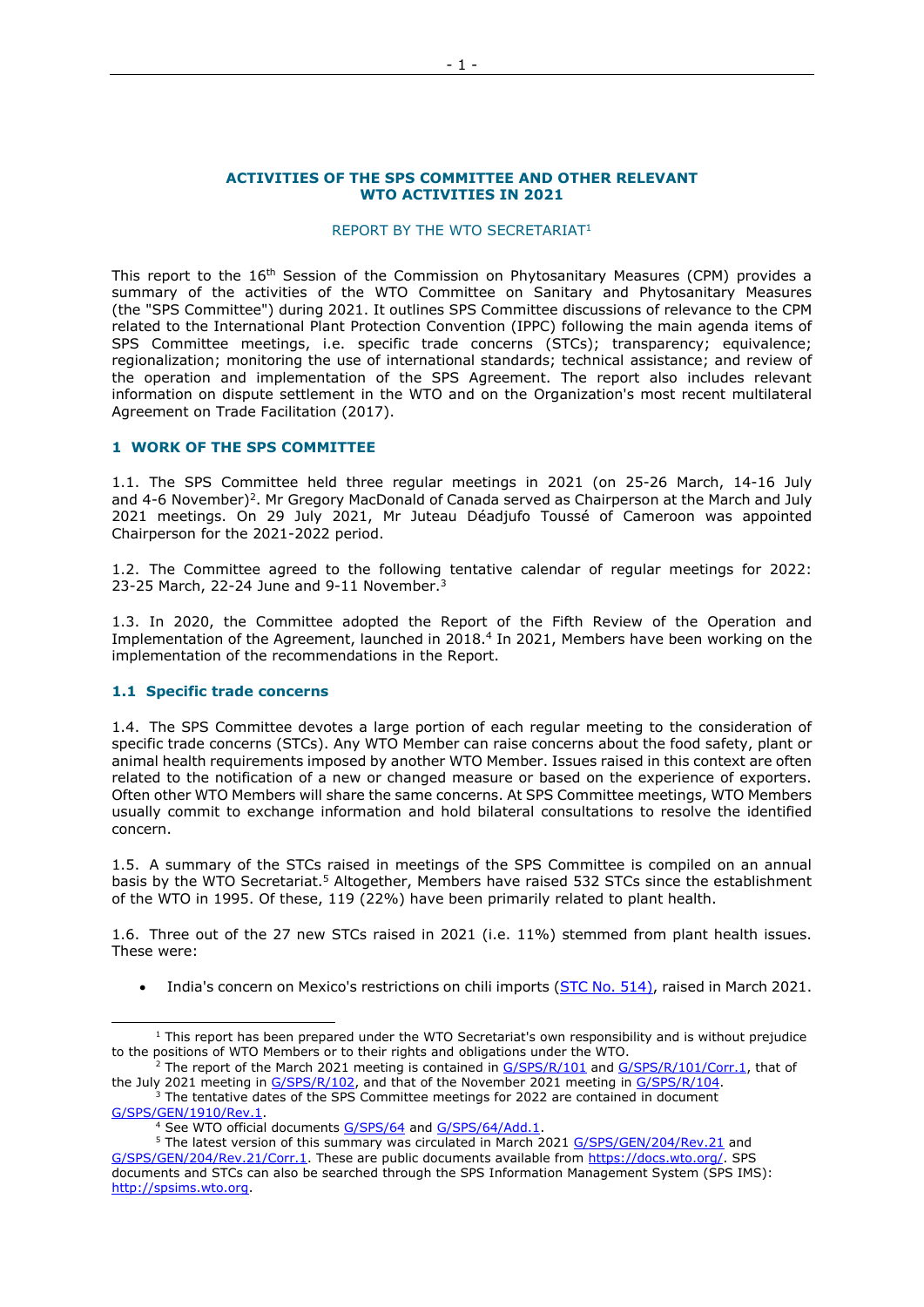- Peru's concern on Bolivia's import restrictions on agricultural and livestock products (STC [No. 530\)](http://spsims.wto.org/en/SpecificTradeConcerns/View?ImsId=530), raised in November 2021.
- Chinese Taipei's concern on China's import suspension of fresh fruits [\(STC No. 532\)](http://spsims.wto.org/en/SpecificTradeConcerns/View?ImsId=532), raised in November 2021.
- 1.7. The following previously raised concerns were again discussed in 2021:
	- The EU's concern regarding US import restrictions on apples and pears. The concern has been discussed 10 times since it was raised in March 2018 [\(STC No. 439\)](http://spsims.wto.org/en/SpecificTradeConcerns/View?ImsId=439).
	- Japan's concern regarding Thailand's phytosanitary restrictions on imports of fresh citrus fruits due to sweet orange scab, due to the non-recognition of Japan's equivalent treatments. The concern has been discussed three times since it was raised in June 2020, and was supported by Chile. In November 2021, the concern had been included in the annotated draft agenda<sup>6</sup>, but was withdrawn by Japan ahead of the meeting [\(STC No. 470\)](http://spsims.wto.org/en/SpecificTradeConcerns/View?ImsId=470).
	- The EU's concern regarding alleged undue delays in US recognition of the pest-free status in the European Union for Asian longhorn beetle and citrus longhorn beetle. The concern has been discussed four times since it was raised in June 2020 [\(STC No. 471\)](http://spsims.wto.org/en/SpecificTradeConcerns/View?ImsId=471).
	- Ukraine's concern on Chinese Taipei's phytosanitary risk assessment procedure on imports of fresh vegetables and fruits, namely onions and apples. The concern has been discussed twice since it was raised in November 2020 [\(STC No. 496\)](http://spsims.wto.org/en/SpecificTradeConcerns/View?ImsId=496). And
	- Canada's concern on India's import requirements for pulses, including mandatory fumigation requirements. The concern has been discussed three times since it was raised in November 2020, and was supported by the Russian Federation [\(STC No. 497\)](http://spsims.wto.org/en/SpecificTradeConcerns/View?ImsId=497).

1.8. In addition to the above, Members discussed several pesticide MRL-related STCs in all Committee meetings in 2021, displaying growing attention to the topic. Some of the STCs related to other concerns may also refer to issues related to control, inspection and approval procedures relevant to plant health.<sup>7</sup>

# **1.2 Other information**

1.9. In 2021, WTO Members also provided to the Committee the following general information, related either in part or entirely to plant protection:

- The United States and Canada, March, July and November 2021: SPS Declaration for the 12th WTO Ministerial Conference [\(G/SPS/GEN/1758/Rev.8\)](https://docs.wto.org/dol2fe/Pages/FE_Search/FE_S_S006.aspx?MetaCollection=WTO&SymbolList=%22G%2fSPS%2fGEN%2f1758%2fRev.8%22+OR+%22G%2fSPS%2fGEN%2f1758%2fRev.8%2f*%22&Serial=&IssuingDateFrom=&IssuingDateTo=&CATTITLE=&ConcernedCountryList=&OtherCountryList=&SubjectList=&TypeList=&FullTextHash=371857150&ProductList=&BodyDescriptionList=&OrganizationList=&ArticleList=&Contents=&CollectionList=&RestrictionTypeName=&PostingDateFrom=&PostingDateTo=&DerestrictionDateFrom=&DerestrictionDateTo=&ReferenceList=&Language=ENGLISH&SearchPage=FE_S_S001&ActiveTabIndex=0&HSClassificationList=&ServicesClassificationList=&EnvironmentClassificationList=&ICSClassificationList=&ICSClassificationDescList:EnvironmentClassificationDescList:ServicesClassificationDescList:HSClassificationDescList=&languageUIChanged=true)<sup>8</sup>; and
- the European Union, July 2021: European Commission study on the status of new genomic techniques in the European Union [\(G/SPS/GEN/1931\)](https://docs.wto.org/dol2fe/Pages/FE_Search/FE_S_S006.aspx?MetaCollection=WTO&SymbolList=%22G%2fSPS%2fGEN%2f1931%22&Serial=&IssuingDateFrom=&IssuingDateTo=&CATTITLE=&ConcernedCountryList=&OtherCountryList=&SubjectList=&TypeList=&FullTextHash=371857150&ProductList=&BodyDescriptionList=&OrganizationList=&ArticleList=&Contents=&CollectionList=&RestrictionTypeName=&PostingDateFrom=&PostingDateTo=&DerestrictionDateFrom=&DerestrictionDateTo=&ReferenceList=&Language=ENGLISH&SearchPage=FE_S_S001&ActiveTabIndex=0&HSClassificationList=&ServicesClassificationList=&EnvironmentClassificationList=&ICSClassificationList=&ICSClassificationDescList:EnvironmentClassificationDescList:ServicesClassificationDescList:HSClassificationDescList=&languageUIChanged=true).<sup>9</sup>

1.10. In addition to the above, several Members provided information on initiatives and activities related to setting pesticide MRLs.<sup>10</sup> Additionally, 40 Members submitted a request for the suspension of the processes and entry into force of reductions of maximum residue limits (MRLs) for plant protection products in light of the COVID-19 pandemic.<sup>11</sup>

-

<sup>&</sup>lt;sup>6</sup> [JOB/SPS/17.](https://docs.wto.org/dol2fe/Pages/FE_Search/FE_S_S006.aspx?MetaCollection=WTO&SymbolList=%22JOB%2fSPS%2f17%22+OR+%22JOB%2fSPS%2f17%2f*%22&Serial=&IssuingDateFrom=&IssuingDateTo=&CATTITLE=&ConcernedCountryList=&OtherCountryList=&SubjectList=&TypeList=&FullTextHash=371857150&ProductList=&BodyDescriptionList=&OrganizationList=&ArticleList=&Contents=&CollectionList=&RestrictionTypeName=&PostingDateFrom=&PostingDateTo=&DerestrictionDateFrom=&DerestrictionDateTo=&ReferenceList=&Language=ENGLISH&SearchPage=FE_S_S001&ActiveTabIndex=0&HSClassificationList=&ServicesClassificationList=&EnvironmentClassificationList=&ICSClassificationList=&ICSClassificationDescList:EnvironmentClassificationDescList:ServicesClassificationDescList:HSClassificationDescList=&languageUIChanged=true)

<sup>&</sup>lt;sup>7</sup> Please consult the summary reports of the Committee's meetings in documents [G/SPS/R/101](https://docs.wto.org/dol2fe/Pages/FE_Search/FE_S_S006.aspx?DataSource=Cat&query=@Symbol=%22G/SPS/R/101%22%20OR%20@Symbol=%22G/SPS/R/101/*%22&Language=English&Context=ScriptedSearches&languageUIChanged=true) and [G/SPS/R/101/Corr.1](https://docs.wto.org/dol2fe/Pages/FE_Search/FE_S_S006.aspx?DataSource=Cat&query=@Symbol=%22G/SPS/R/101/Corr.1%22%20OR%20@Symbol=%22G/SPS/R/101/Corr.1/*%22&Language=English&Context=ScriptedSearches&languageUIChanged=true) (March 2021), [G/SPS/R/102](https://docs.wto.org/dol2fe/Pages/FE_Search/FE_S_S006.aspx?DataSource=Cat&query=@Symbol=%22G/SPS/R/102%22%20OR%20@Symbol=%22G/SPS/R/102/*%22&Language=English&Context=ScriptedSearches&languageUIChanged=true) (July 2021) and [G/SPS/R/104](https://docs.wto.org/dol2fe/Pages/FE_Search/FE_S_S006.aspx?DataSource=Cat&query=@Symbol=%22G/SPS/R/104%22%20OR%20@Symbol=%22G/SPS/R/104/*%22&Language=English&Context=ScriptedSearches&languageUIChanged=true) (November 2021) for more information.

<sup>&</sup>lt;sup>8</sup> See summary reports of the Committee's meetings in section 5.2 of document [G/SPS/R/101](https://docs.wto.org/dol2fe/Pages/FE_Search/FE_S_S006.aspx?DataSource=Cat&query=@Symbol=%22G/SPS/R/101%22%20OR%20@Symbol=%22G/SPS/R/101/*%22&Language=English&Context=ScriptedSearches&languageUIChanged=true) (March 2021), section 6.2 of document [G/SPS/R/102](https://docs.wto.org/dol2fe/Pages/FE_Search/FE_S_S006.aspx?DataSource=Cat&query=@Symbol=%22G/SPS/R/102%22%20OR%20@Symbol=%22G/SPS/R/102/*%22&Language=English&Context=ScriptedSearches&languageUIChanged=true) (July 2021) and section 5.1 of document [G/SPS/R/104](https://docs.wto.org/dol2fe/Pages/FE_Search/FE_S_S006.aspx?DataSource=Cat&query=@Symbol=%22G/SPS/R/104%22%20OR%20@Symbol=%22G/SPS/R/104/*%22&Language=English&Context=ScriptedSearches&languageUIChanged=true) (November 2021) for more information.

<sup>&</sup>lt;sup>9</sup> See the summary report of the 2021 July Committee's meeting in documents [G/SPS/R/102,](https://docs.wto.org/dol2fe/Pages/FE_Search/FE_S_S006.aspx?DataSource=Cat&query=@Symbol=%22G/SPS/R/102%22%20OR%20@Symbol=%22G/SPS/R/102/*%22&Language=English&Context=ScriptedSearches&languageUIChanged=true) section 3.1.3 for more information.

 $10$  Please consult the summary reports of the Committee's meetings in documents  $G/SPS/R/101$  and [G/SPS/R/101/Corr.1](https://docs.wto.org/dol2fe/Pages/FE_Search/FE_S_S006.aspx?DataSource=Cat&query=@Symbol=%22G/SPS/R/101/Corr.1%22%20OR%20@Symbol=%22G/SPS/R/101/Corr.1/*%22&Language=English&Context=ScriptedSearches&languageUIChanged=true) (March 2021), [G/SPS/R/102](https://docs.wto.org/dol2fe/Pages/FE_Search/FE_S_S006.aspx?DataSource=Cat&query=@Symbol=%22G/SPS/R/102%22%20OR%20@Symbol=%22G/SPS/R/102/*%22&Language=English&Context=ScriptedSearches&languageUIChanged=true) (July 2021) and [G/SPS/R/104](https://docs.wto.org/dol2fe/Pages/FE_Search/FE_S_S006.aspx?DataSource=Cat&query=@Symbol=%22G/SPS/R/104%22%20OR%20@Symbol=%22G/SPS/R/104/*%22&Language=English&Context=ScriptedSearches&languageUIChanged=true) (November 2021) for more information.

<sup>&</sup>lt;sup>11</sup> See WTO official document [G/SPS/GEN/1778/Rev.5.](https://docs.wto.org/dol2fe/Pages/FE_Search/FE_S_S006.aspx?DataSource=Cat&query=@Symbol=%22G/SPS/GEN/1778/Rev.5%22%20OR%20@Symbol=%22G/SPS/GEN/1778/Rev.5/*%22&Language=English&Context=ScriptedSearches&languageUIChanged=true)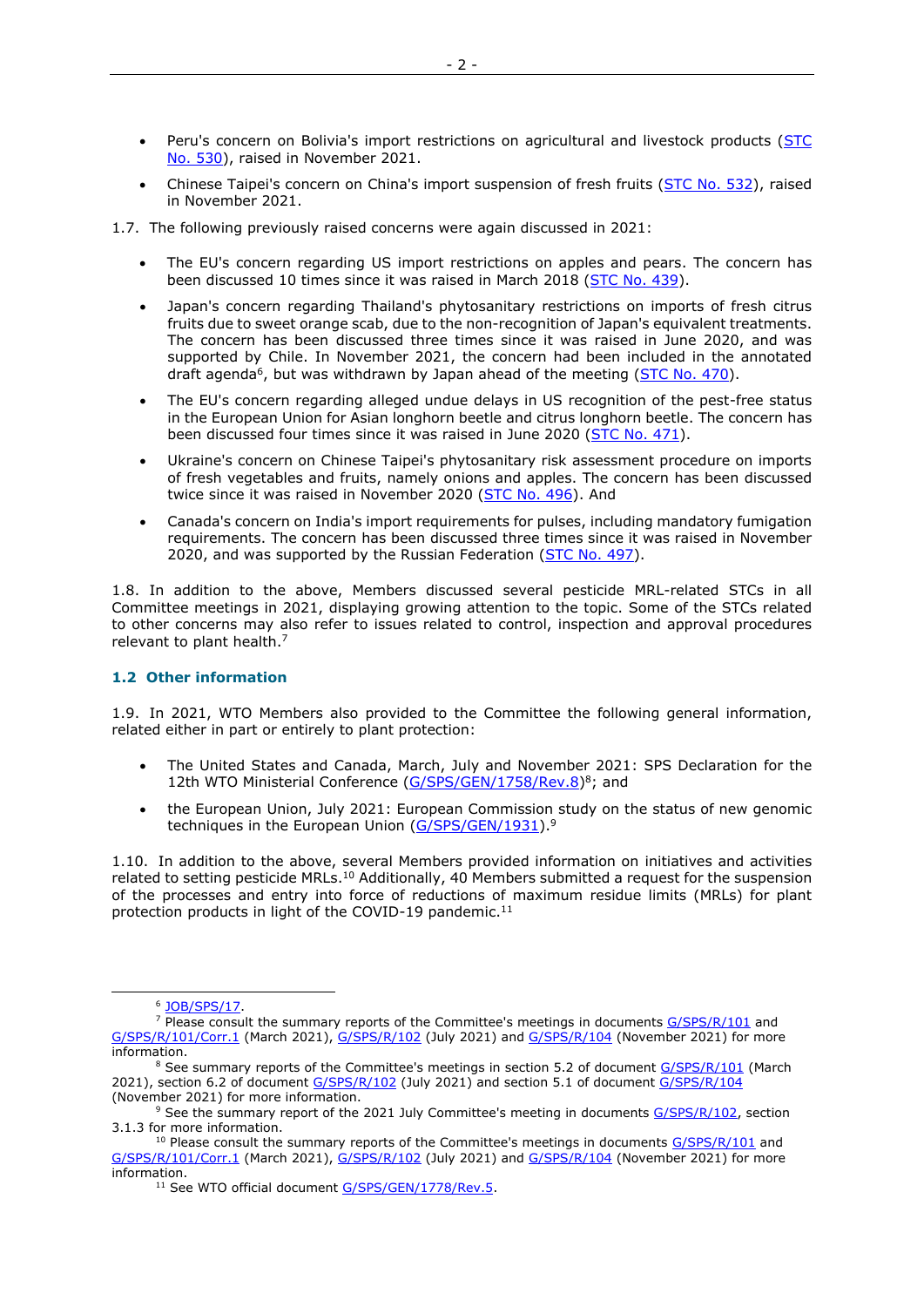# **1.3 Transparency**

1.11. The SPS Information Management System (SPS IMS) allows easy access and management of all WTO SPS-related documentation, including all notified SPS measures, contact lists of national notification authorities (NNAs) and enquiry points (NEPs), STCs (see [Section 1.1](#page-1-0) above), as well as other SPS-related documents circulated at the WTO.<sup>12</sup> WTO is currently working on the integration of all SPS and TBT IT tools in a single platform (ePing SPS&TBT Platform). Several information sessions were held during the year and a dedicated workshop to present the platform will be organized in June 2022.

1.12. The legal obligation of WTO Members is to notify new or modified draft SPS measures when these deviate from the relevant international standards, including International Standards for Phytosanitary Measures (ISPMs). The recommendations adopted by the SPS Committee, however, encourage the notification of all new or modified measures even when these conform to international standards.<sup>13</sup> Although this recommendation does not change the legal obligations of WTO Members, it enhances transparency regarding the application of ISPMs.

1.13. In 2021, a total of 1,825 notifications were submitted to the WTO. Of these, 1,006 were regular and 268 were emergency notifications; the rest was constituted by addenda and corrigenda. A total of 260 (26%) of the 1,006 regular notifications and 24 (9%) of the 268 emergency ones identified plant protection as their main objective. A clear majority of these (175 of the 260 regular plant protection notifications and 15 of the 24 emergency ones) indicated conformity with a relevant ISPM.

1.14. In the three informal meetings held in 2021 prior to the regular SPS Committee meetings, WTO Members, the three international standard-setting bodies and observer organisations, presented periodic updates on actions taken during the COVID-19 pandemic.<sup>14</sup> The IPPC provided information on its Implementation Review and Support System, and other monitoring/evaluation work such as the development of a Theory of Change, a Monitoring and Evaluation Framework for the IPPC community, and gathering case studies on good practices for monitoring and evaluation of national phytosanitary systems, and its Phytosanitary Capacity Evaluation (PCE) tool. In the formal Committee meetings, the IPPC Secretariat informed the SPS Committee of the 15th meeting of the Commission on Phytosanitary Measures (CPM-15), held virtually, in which eleven standards, one CPM recommendations, and the IPPC Strategic Framework for 2020-2030 had been adopted, three CPM Focus Groups had been established, and discussions had been held on a number of topics, in particular on sea containers. Several Focus Groups were currently working on issues related to climate change, communication, implementation of the Strategic Framework 2020-2030, and pest outbreak alert and response systems. The forming of two additional Focus Groups on ePhyto and sea containers was under consideration. The IPPC secretariat had launched the call for topics, that would be open until 15 September 2021. The IPPC was also active in establishing an Implementation and Capacity Development Committee team on *Fusarium oxysporum* f. sp. *cubense* Tropical Race 4 (TR4). This, as well as *Spodoptera frugiperda*, was considered a big challenge for the future. Work was also being done on red palm weevil. The International Year of Plant Health had come to an end, and 20 May had been proclaimed as the International Day of Plant Health. Phytosanitary capacity evaluations at the national level were continuing. A virtual meeting of the CPM was planned for 5 and 7 April 2022. IPPC was revising its dispute settlement procedures, and a new formatted procedure would be presented to CPM for adoption in 2022. Four standards were going forward for adoption, and amendments to IPPC's glossary had been made. IPPC had also undertaken work on its website for the development of a phytosanitary systems page, and had also embarked in the revamping of the phytosanitary capacity evaluation tool. Regarding ePhyto, the IPPC Secretariat informed the Committee that 46 countries were now actively exchanging electronic phytosanitary certificates.

1.15. Since the beginning of the pandemic, several Members have imposed measures aimed at facilitating trade, namely through the acceptance of copies or scanned documents instead of requiring originals or implementing electronic signatures, following the on-going trend of the e-Phyto solution. A total of 17 (8 regular and 9 addenda to regular) notifications related to COVID-19

-

<sup>&</sup>lt;sup>12</sup> See [http://spsims.wto.org.](http://spsims.wto.org/)

<sup>&</sup>lt;sup>13</sup> [G/SPS/7/Rev.4,](https://docs.wto.org/dol2fe/Pages/FE_Search/FE_S_S006.aspx?DataSource=Cat&query=@Symbol=%22G/SPS/7/Rev.4%22%20OR%20@Symbol=%22G/SPS/7/Rev.4/*%22&Language=English&Context=ScriptedSearches&languageUIChanged=true) paragraph 2.3.

<sup>&</sup>lt;sup>14</sup> The reports of these interventions are available in Annex A of the documents [G/SPS/R/101,](https://docs.wto.org/dol2fe/Pages/FE_Search/FE_S_S006.aspx?DataSource=Cat&query=@Symbol=%22G/SPS/R/101%22%20OR%20@Symbol=%22G/SPS/R/101/*%22&Language=English&Context=ScriptedSearches&languageUIChanged=true) [G/SPS/R/102](https://docs.wto.org/dol2fe/Pages/FE_Search/FE_S_S006.aspx?DataSource=Cat&query=@Symbol=%22G/SPS/R/102%22%20OR%20@Symbol=%22G/SPS/R/102/*%22&Language=English&Context=ScriptedSearches&languageUIChanged=true) and [G/SPS/R/104.](https://docs.wto.org/dol2fe/Pages/FE_Search/FE_S_S006.aspx?DataSource=Cat&query=@Symbol=%22G/SPS/R/104%22%20OR%20@Symbol=%22G/SPS/R/104/*%22&Language=English&Context=ScriptedSearches&languageUIChanged=true)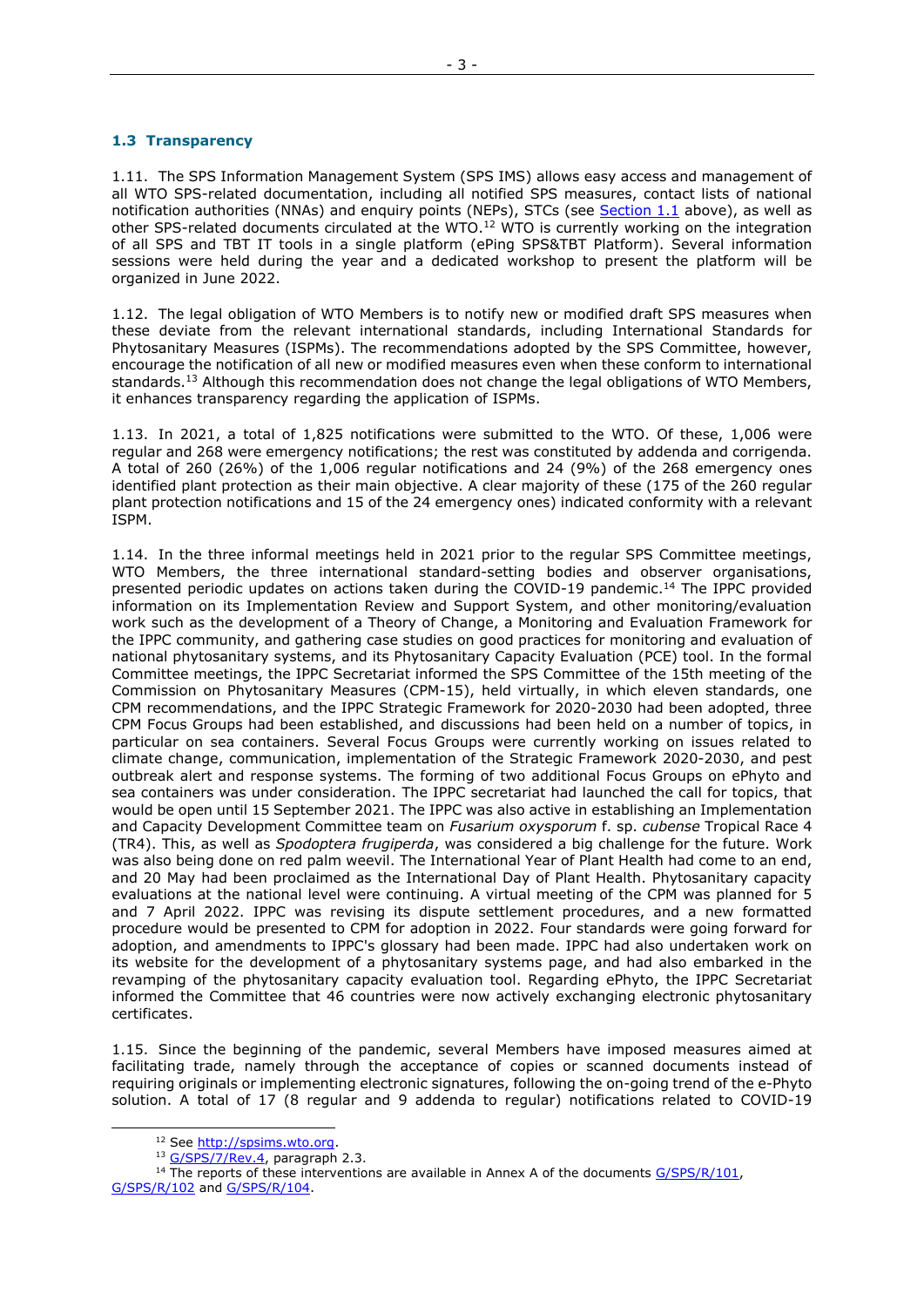indicated plant protection as an objective. Seven of the regular notifications were trade facilitating. Detailed information on measures adopted by WTO Members is available in the dedicated website COVID-19 and world trade.<sup>15</sup>

# **1.4 Equivalence**

1.16. The guidelines on the implementation of Article 4 of the SPS Agreement on equivalence note, *inter alia*, the work undertaken on the subject in the Codex, the OIE and the IPPC, and encourages the further elaboration of specific guidance by these organizations. No contributions were made by any of the standard-setting organizations in 2021 under this agenda item.

1.17. The issue of equivalence was also included in the Fifth Review of the SPS Agreement.

# **1.5 Regionalization**

1.18. Article 6 of the SPS Agreement requires that measures take into account pest- or disease-free areas or areas of low pest or disease prevalence. In the context of the SPS Committee, this concept is frequently referred to as "regionalization". Guidelines on regionalization<sup>16</sup> adopted by the SPS Committee identify the type of information normally needed for the recognition of pest- or disease-free areas or areas of low pest or disease prevalence, as well as typical administrative steps in the recognition process. The Committee agreed to monitor the implementation of Article 6, on the basis of information provided by WTO Members.

1.19. The WTO Secretariat prepared one report on the implementation of Article 6, covering the period from 1 April 2020 until 31 March 2021 based on information provided by WTO Members through notification and at SPS Committee meetings.<sup>17</sup> The report summarized (i) requests for recognition of pest- or disease-free areas or areas of low pest or disease prevalence; (ii) determinations on recognition of regionalization; and (iii) Members' experiences in the implementation of Article 6 and the provision of relevant background information on their decisions to other interested Members. Relevant issues outlined in the report included, among others, declarations of areas free from fruit flies of the quarantine-significant genus *Anastrepha* and species *Rhagoletis pomonella,* and declarations of areas free from large avocado seed weevils (*Heilipus lauri*), small avocado seed weevils (*Conotrachelus aguacatae* and *C. perseae*) and avocado seed moths (*Stenoma catenifer*).

1.20. The issue of regionalization was also included in the Fifth Review of the SPS Agreement.

# **1.6 Monitoring the use of international standards**

1.21. The procedure adopted by the SPS Committee to monitor the use of international standards invites WTO Members to identify specific trade problems they have experienced due to the use or non-use of relevant international standards, guidelines or recommendations.<sup>18</sup> These problems, once considered by the SPS Committee, are drawn to the attention of the relevant standard-setting organization. No new nor previously raised issues related to plant protection were raised since the issuance of the previous report.

1.22. The WTO Secretariat prepares annual reports on the monitoring procedure summarizing the standards-related issues that the Committee has considered and the responses received from the relevant standard-setting organizations. The Secretariat's annual report covering the period from 1 April 2020 until 31 March 2021 was circulated to Members in May 2021.<sup>19</sup>

1.23. Since November 2020, New Zealand has submitted three proposals regarding the procedure to monitor the process of international harmonization. The proposals are contained in documents [G/SPS/GEN/1851,](https://docs.wto.org/dol2fe/Pages/SS/directdoc.aspx?filename=q:/G/SPS/GEN1851.pdf&Open=True) [G/SPS/GEN/1877](https://docs.wto.org/dol2fe/Pages/FE_Search/FE_S_S006.aspx?DataSource=Cat&query=@Symbol=%22G/SPS/GEN/1877%22%20OR%20@Symbol=%22G/SPS/GEN/1877/*%22&Language=English&Context=ScriptedSearches&languageUIChanged=true) and [G/SPS/GEN/1915,](https://docs.wto.org/dol2fe/Pages/FE_Search/FE_S_S006.aspx?DataSource=Cat&query=@Symbol=%22G/SPS/GEN/1915)%22%20OR%20@Symbol=%22G/SPS/GEN/1915)/*%22&Language=English&Context=ScriptedSearches&languageUIChanged=true) and Members have had an opportunity

-

<sup>&</sup>lt;sup>15</sup> The dedicated website is available at

[https://www.wto.org/english/tratop\\_e/covid19\\_e/covid19\\_e.htm.](https://www.wto.org/english/tratop_e/covid19_e/covid19_e.htm)

<sup>&</sup>lt;sup>16</sup> See WTO official document [G/SPS/48.](https://docs.wto.org/dol2fe/Pages/FE_Search/FE_S_S006.aspx?DataSource=Cat&query=@Symbol=%22G/SPS/48%22%20OR%20@Symbol=%22G/SPS/48/*%22&Language=English&Context=ScriptedSearches&languageUIChanged=true)

<sup>&</sup>lt;sup>17</sup> See WTO official document **G/SPS/GEN/1908**.

<sup>&</sup>lt;sup>18</sup> See WTO official document [G/SPS/11/Rev.1.](https://docs.wto.org/dol2fe/Pages/FE_Search/FE_S_S006.aspx?DataSource=Cat&query=@Symbol=%22G/SPS/11/Rev.1%22%20OR%20@Symbol=%22G/SPS/11/Rev.1/*%22&Language=English&Context=ScriptedSearches&languageUIChanged=true)

<sup>&</sup>lt;sup>19</sup> See WTO official document **G/SPS/GEN/1909**.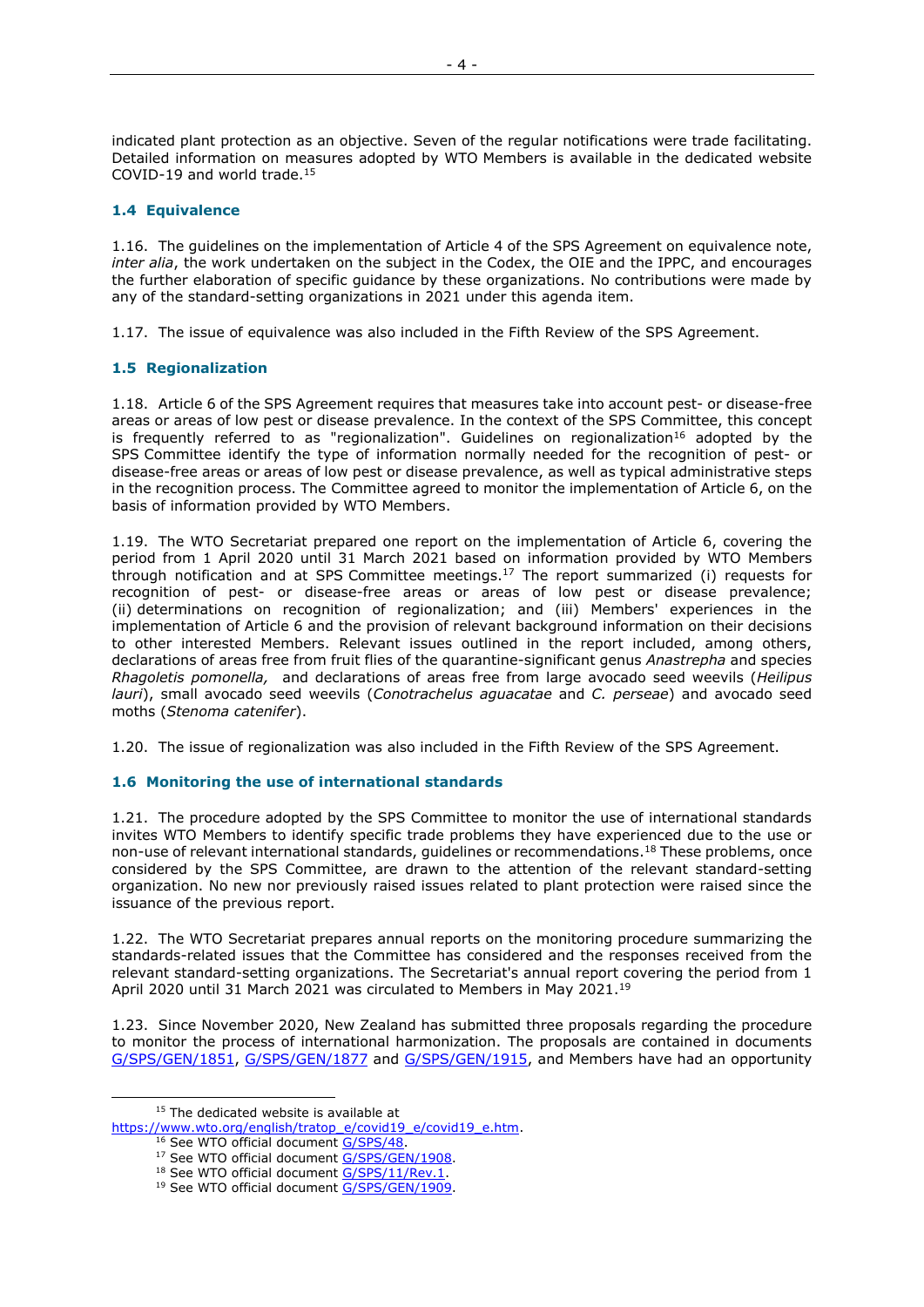to discuss these submissions at the informal meetings celebrated throughout 2021<sup>20</sup>. In addition, based on New Zealand's proposals the Secretariat organized a half day thematic session on international harmonization and the use of international standards (see paragraph 1.30).

# **1.7 Technical assistance**

1.24. At each of its meetings, the SPS Committee solicits information from WTO Members regarding their technical assistance needs and activities. In 2021, the SPS Committee was kept informed of the training activities and workshops provided by the IPPC Secretariat and relevant technical assistance activities of the FAO. The IPPC Secretariat would organize webinars to provide further information on the new guides and training materials under preparation.

1.25. Several Members, including Canada and the United States provided information about SPS technical assistance activities provided in 2021.<sup>21</sup> Similarly, Belize<sup>22</sup> informed of the technical assistance received. In addition, several observer organizations outlined their technical assistance activities to the Committee.<sup>23</sup>

1.26. Documents [G/SPS/GEN/997/Rev.11,](https://docs.wto.org/dol2fe/Pages/FE_Search/FE_S_S006.aspx?DataSource=Cat&query=@Symbol=%22G/SPS/GEN/997/Rev.11%22%20OR%20@Symbol=%22G/SPS/GEN/997/Rev.11/*%22&Language=English&Context=ScriptedSearches&languageUIChanged=true) issued in 2021, provide information on all WTO technical assistance activities in the SPS area planned for the calendar year. The WTO Secretariat scheduled regional SPS workshops in 2021, upon request from one Member in coordination with a regional organization. National seminars were provided upon request by WTO Members and acceding governments. The first edition of a new SPS In-depth Virtual Course was delivered in English. Further information on SPS activities is available through [http://www.wto.org/sps/ta.](http://www.wto.org/sps/ta)

1.27. Before the July 2021 SPS Committee meeting, the WTO Secretariat circulated its report entitled "SPS Technical Assistance and Training Activities", containing detailed information on all SPS-specific technical assistance activities undertaken by the WTO Secretariat from 1994 to the end of 2020. 24

# **1.8 Thematic sessions and workshops**

-

1.28. The SPS Committee also continued to organize thematic sessions and workshops on topics included in the Fifth Review of the Operation and Implementation of the SPS Agreement to exchange experiences and hear from experts. In March 2021, the SPS Committee held a thematic session on African swine fever (ASF).<sup>25</sup> The margins of the SPS Committee meetings in July 2021 welcomed Members for a two-day workshop on risk assessment, risk management and risk communication.<sup>26</sup>

1.29. The last thematic session of the year, held in November 2021, was dedicated to the SPS Committee Procedure to Monitor the Process of International Harmonization. 27

1.30. As way of background, in November 2020, New Zealand had submitted a proposal to discuss the SPS Committee could play in assisting the ISSBs in monitoring the use and implementation of international standards as laid out in Articles 3.5 and 12.4 of the SPS Agreement, and invited Members and the ISSBs to propose ideas and suggestions for the best approach to explore these

<sup>26</sup> The programme and presentations are available at

<sup>27</sup> The programme and presentations are available at

<sup>&</sup>lt;sup>20</sup> Please consult the summaries of the discussions held in the informal Committee meetings in Annex A of documents [G/SPS/R/101](https://docs.wto.org/dol2fe/Pages/FE_Search/FE_S_S006.aspx?DataSource=Cat&query=@Symbol=%22G/SPS/R/101%22%20OR%20@Symbol=%22G/SPS/R/101/*%22&Language=English&Context=ScriptedSearches&languageUIChanged=true) (March 2021), [G/SPS/R/102](https://docs.wto.org/dol2fe/Pages/FE_Search/FE_S_S006.aspx?DataSource=Cat&query=@Symbol=%22G/SPS/R/102%22%20OR%20@Symbol=%22G/SPS/R/102/*%22&Language=English&Context=ScriptedSearches&languageUIChanged=true) (July 2021) and [G/SPS/R/104](https://docs.wto.org/dol2fe/Pages/FE_Search/FE_S_S006.aspx?DataSource=Cat&query=@Symbol=%22G/SPS/R/104%22%20OR%20@Symbol=%22G/SPS/R/104/*%22&Language=English&Context=ScriptedSearches&languageUIChanged=true) (November 2021) for more information.

<sup>&</sup>lt;sup>21</sup> See summary report of the Committee's 2021 March meeting,  $G/SPS/R/101$ , section 6.2.1; and November meeting, [G/SPS/R/104,](https://docs.wto.org/dol2fe/Pages/FE_Search/FE_S_S006.aspx?DataSource=Cat&query=@Symbol=%22G/SPS/R/104%22%20OR%20@Symbol=%22G/SPS/R/104/*%22&Language=English&Context=ScriptedSearches&languageUIChanged=true) sections 6.2.1 and 6.2.2.

<sup>&</sup>lt;sup>22</sup> See summary report of the Committee's 2021 November meeting,  $G/SPS/R/104$ , section 6.2.3.

<sup>&</sup>lt;sup>23</sup> Please consult the summary reports of the Committee's meetings in documents [G/SPS/R/101](https://docs.wto.org/dol2fe/Pages/FE_Search/FE_S_S006.aspx?DataSource=Cat&query=@Symbol=%22G/SPS/R/101%22%20OR%20@Symbol=%22G/SPS/R/101/*%22&Language=English&Context=ScriptedSearches&languageUIChanged=true) (March 2021), [G/SPS/R/102](https://docs.wto.org/dol2fe/Pages/FE_Search/FE_S_S006.aspx?DataSource=Cat&query=@Symbol=%22G/SPS/R/102%22%20OR%20@Symbol=%22G/SPS/R/102/*%22&Language=English&Context=ScriptedSearches&languageUIChanged=true) (July 2021) and [G/SPS/R/104](https://docs.wto.org/dol2fe/Pages/FE_Search/FE_S_S006.aspx?DataSource=Cat&query=@Symbol=%22G/SPS/R/104%22%20OR%20@Symbol=%22G/SPS/R/104/*%22&Language=English&Context=ScriptedSearches&languageUIChanged=true) (November 2021) for more information.

<sup>&</sup>lt;sup>24</sup> See WTO official document [G/SPS/GEN/521/Rev.16.](https://docs.wto.org/dol2fe/Pages/FE_Search/FE_S_S006.aspx?DataSource=Cat&query=@Symbol=%22G/SPS/GEN/521/Rev.16%22%20OR%20@Symbol=%22G/SPS/GEN/521/Rev.16/*%22&Language=English&Context=ScriptedSearches&languageUIChanged=true) <sup>25</sup> The programme and presentations are available at

[https://www.wto.org/english/tratop\\_e/sps\\_e/sps\\_thematic\\_session\\_230321\\_e.htm.](https://www.wto.org/english/tratop_e/sps_e/sps_thematic_session_230321_e.htm) The report is contained in Annex B of document [G/SPS/R/101](https://docs.wto.org/dol2fe/Pages/FE_Search/FE_S_S006.aspx?DataSource=Cat&query=@Symbol=%22G/SPS/R/101%22%20OR%20@Symbol=%22G/SPS/R/101/*%22&Language=English&Context=ScriptedSearches&languageUIChanged=true) and [G/SPS/R/101/Corr.1.](https://docs.wto.org/dol2fe/Pages/FE_Search/FE_S_S006.aspx?DataSource=Cat&query=@Symbol=%22G/SPS/R/101%22%20OR%20@Symbol=%22G/SPS/R/101/*%22&Language=English&Context=ScriptedSearches&languageUIChanged=true)

[https://www.wto.org/english/tratop\\_e/sps\\_e/sps\\_workshop\\_july21\\_e.htm.](https://www.wto.org/english/tratop_e/sps_e/sps_workshop_july21_e.htm) The report is contained in Annex B of document G/SPS/R/102 and in document G/SPS/R/103.

[https://www.wto.org/english/tratop\\_e/sps\\_e/sps\\_nov21\\_e.htm.](https://www.wto.org/english/tratop_e/sps_e/sps_nov21_e.htm) The report in available in Annex B of document [G/SPS/R/104.](https://docs.wto.org/dol2fe/Pages/FE_Search/FE_S_S006.aspx?DataSource=Cat&query=@Symbol=%22G/SPS/R/104%22%20OR%20@Symbol=%22G/SPS/R/104/*%22&Language=English&Context=ScriptedSearches&languageUIChanged=true)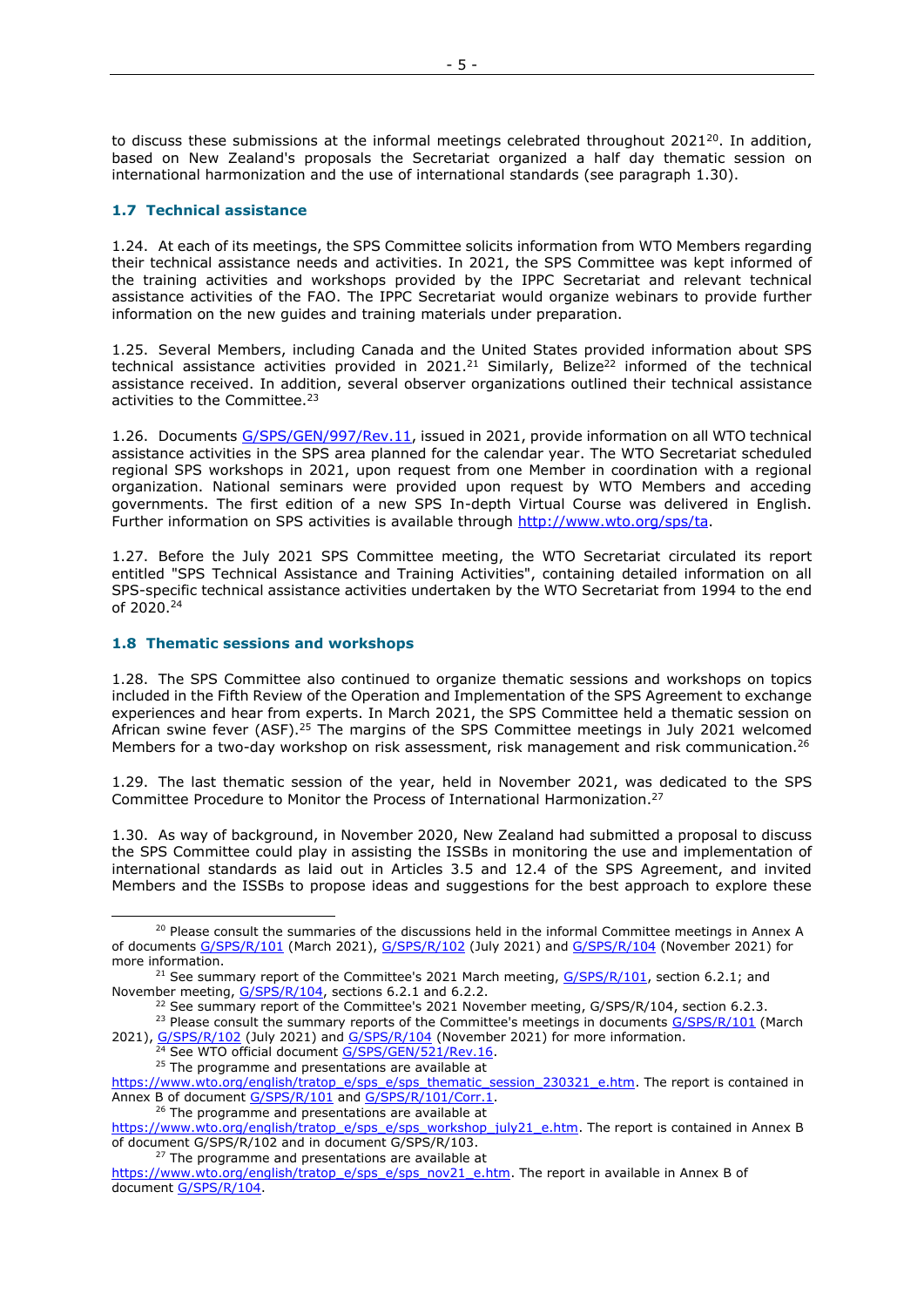provisions.<sup>28</sup> In February 2021, New Zealand proposed further ideas and suggestions to best approach to explore those provisions, including a thematic session on Articles 3.5 and 12.4 of the SPS Agreement and initiatives of ISSBs in relation to international harmonization.<sup>29</sup> In July 2021, New Zealand submitted a further communication including topics that could be considered in the thematic session.<sup>30</sup> In the SPS Committee meeting held in July 2021, Members agreed to hold a Thematic Session on the Procedure to Monitor the Process of International Harmonization in November 2021, that took place on the margins of the SPS Committee meeting.<sup>31</sup> The Thematic Session, held in hybrid format, allowed to exchange views and review progress on international harmonization. It provided an overview of the relevant provisions of the SPS Agreement, the Committee's work in monitoring international harmonization, and highlighted the efforts of the ISSBs to monitor the use of their standards.

1.31. In the November 2021 SPS Committee meeting, Members discussed several proposals submitted by Members on the topics for thematic sessions and workshops to be held in 2022. The Committee agreed to hold, in March 2022, the thematic session on trade facilitative approaches to pesticide MRLs, including substances not approved for use in an import market, based on a proposal by Australia, Colombia, Paraguay and the United States. In June 2022, the Committee will hold a thematic session on the use of remote (virtual) audit and verification in regulatory frameworks, based on a proposal by Australia. Finally, the SPS Committee agreed to hold a thematic session on international standards and best practices in pest risk identification, assessment and management in November 2022, based on a proposal by the European Union. $32$ Other Relevant WTO Activities

# **1.9 Dispute Settlement**

### **1.9.1 The WTO Dispute Settlement Procedure**

1.32. Any WTO Member may invoke the formal dispute resolution procedures of the WTO if they consider that a measure imposed by another WTO Member violates any of the WTO Agreements, including the SPS Agreement. If formal consultations on the problem are unsuccessful, a WTO Member may request that a panel be established to consider the complaint.<sup>33</sup> A panel of three individuals considers written and oral arguments submitted by the parties to the dispute and issues a written report of its legal findings and recommendations. The parties to the dispute could, until December 2019, appeal a panel's decision before the WTO's Appellate Body which has not been operative since end-2019 due to a lack of quorum. The Appellate Body examined the legal findings of the panel and could uphold or reverse these.

1.33. According to the SPS Agreement, when a dispute involves scientific or technical issues, the panel should seek advice from appropriate scientific and technical experts. Scientific experts have been consulted in all but one SPS-related disputes. The experts are usually selected from lists provided by the Codex, IPPC Secretariat, and OIE standard-setting bodies referenced in the SPS Agreement. The parties to the dispute are consulted in the selection of experts and regarding the information solicited from the experts.

### **1.9.2 SPS Disputes**

-

1.34. As of January 2022, 607 complaints have formally been raised under the WTO's dispute settlement procedures. Of these, 51 have concerned SPS issues, and panel (and as the case may be, Appellate Body) reports have been issued in thirteen SPS-related disputes.

1.35. Three panel reports have concerned plant pests and quarantine requirements: (i) the United States' complaint about Japan's requirement for testing each variety of fruit for efficacy of treatment

[https://www.wto.org/english/tratop\\_e/sps\\_e/sps\\_nov21\\_e.htm.](https://www.wto.org/english/tratop_e/sps_e/sps_nov21_e.htm) The report is contained in Annex B of document [G/SPS/R/104.](https://docs.wto.org/dol2fe/Pages/FE_Search/FE_S_S006.aspx?DataSource=Cat&query=@Symbol=%22G/SPS/R/104%22%20OR%20@Symbol=%22G/SPS/R/104/*%22&Language=English&Context=ScriptedSearches&languageUIChanged=true)

 $33$  A flow chart of the dispute resolution process can be consulted at [http://www.wto.org/english/thewto\\_e/whatis\\_e/tif\\_e/disp2\\_e.htm.](http://www.wto.org/english/thewto_e/whatis_e/tif_e/disp2_e.htm)

<sup>&</sup>lt;sup>28</sup> See WTO official document [G/SPS/GEN/1851.](https://docs.wto.org/dol2fe/Pages/FE_Search/FE_S_S006.aspx?DataSource=Cat&query=@Symbol=%22G/SPS/GEN/1851%22%20OR%20@Symbol=%22G/SPS/GEN/1851/*%22&Language=English&Context=ScriptedSearches&languageUIChanged=true)

<sup>&</sup>lt;sup>29</sup> See WTO official document [G/SPS/GEN/1877.](https://docs.wto.org/dol2fe/Pages/FE_Search/FE_S_S006.aspx?DataSource=Cat&query=@Symbol=%22G/SPS/GEN/1877%22%20OR%20@Symbol=%22G/SPS/GEN/1877/*%22&Language=English&Context=ScriptedSearches&languageUIChanged=true)

<sup>&</sup>lt;sup>30</sup> See WTO official document [G/SPS/GEN/1915.](https://docs.wto.org/dol2fe/Pages/FE_Search/FE_S_S006.aspx?DataSource=Cat&query=@Symbol=%22G/SPS/GEN/1915%22%20OR%20@Symbol=%22G/SPS/GEN/1915/*%22&Language=English&Context=ScriptedSearches&languageUIChanged=true)

<sup>&</sup>lt;sup>31</sup> The programme and presentations are available at

<sup>&</sup>lt;sup>32</sup> See WTO official documents [G/SPS/GEN/1947,](https://docs.wto.org/dol2fe/Pages/FE_Search/FE_S_S006.aspx?MetaCollection=WTO&SymbolList=%22G%2fSPS%2fGEN%2f1947%22+OR+%22G%2fSPS%2fGEN%2f1947%2f*%22&Serial=&IssuingDateFrom=&IssuingDateTo=&CATTITLE=&ConcernedCountryList=&OtherCountryList=&SubjectList=&TypeList=&FullTextHash=371857150&ProductList=&BodyDescriptionList=&OrganizationList=&ArticleList=&Contents=&CollectionList=&RestrictionTypeName=&PostingDateFrom=&PostingDateTo=&DerestrictionDateFrom=&DerestrictionDateTo=&ReferenceList=&Language=ENGLISH&SearchPage=FE_S_S001&ActiveTabIndex=0&HSClassificationList=&ServicesClassificationList=&EnvironmentClassificationList=&ICSClassificationList=&ICSClassificationDescList:EnvironmentClassificationDescList:ServicesClassificationDescList:HSClassificationDescList=&languageUIChanged=true) [G/SPS/GEN/1949/Rev.1](https://docs.wto.org/dol2fe/Pages/FE_Search/FE_S_S006.aspx?MetaCollection=WTO&SymbolList=%22G%2fSPS%2fGEN%2f1949%22+OR+%22G%2fSPS%2fGEN%2f1949%2f*%22&Serial=&IssuingDateFrom=&IssuingDateTo=&CATTITLE=&ConcernedCountryList=&OtherCountryList=&SubjectList=&TypeList=&FullTextHash=371857150&ProductList=&BodyDescriptionList=&OrganizationList=&ArticleList=&Contents=&CollectionList=&RestrictionTypeName=&PostingDateFrom=&PostingDateTo=&DerestrictionDateFrom=&DerestrictionDateTo=&ReferenceList=&Language=ENGLISH&SearchPage=FE_S_S001&ActiveTabIndex=0&HSClassificationList=&ServicesClassificationList=&EnvironmentClassificationList=&ICSClassificationList=&ICSClassificationDescList:EnvironmentClassificationDescList:ServicesClassificationDescList:HSClassificationDescList=&languageUIChanged=true) and [G/SPS/GEN/1951/Rev.1,](https://docs.wto.org/dol2fe/Pages/FE_Search/FE_S_S006.aspx?MetaCollection=WTO&SymbolList=%22G%2fSPS%2fGEN%2f1951%22+OR+%22G%2fSPS%2fGEN%2f1951%2f*%22&Serial=&IssuingDateFrom=&IssuingDateTo=&CATTITLE=&ConcernedCountryList=&OtherCountryList=&SubjectList=&TypeList=&FullTextHash=371857150&ProductList=&BodyDescriptionList=&OrganizationList=&ArticleList=&Contents=&CollectionList=&RestrictionTypeName=&PostingDateFrom=&PostingDateTo=&DerestrictionDateFrom=&DerestrictionDateTo=&ReferenceList=&Language=ENGLISH&SearchPage=FE_S_S001&ActiveTabIndex=0&HSClassificationList=&ServicesClassificationList=&EnvironmentClassificationList=&ICSClassificationList=&ICSClassificationDescList:EnvironmentClassificationDescList:ServicesClassificationDescList:HSClassificationDescList=&languageUIChanged=true) respectively. See also summary report of the 2021 November Committee's meeting in documents G/SPS/R/104, section 4.7.1 for more information.